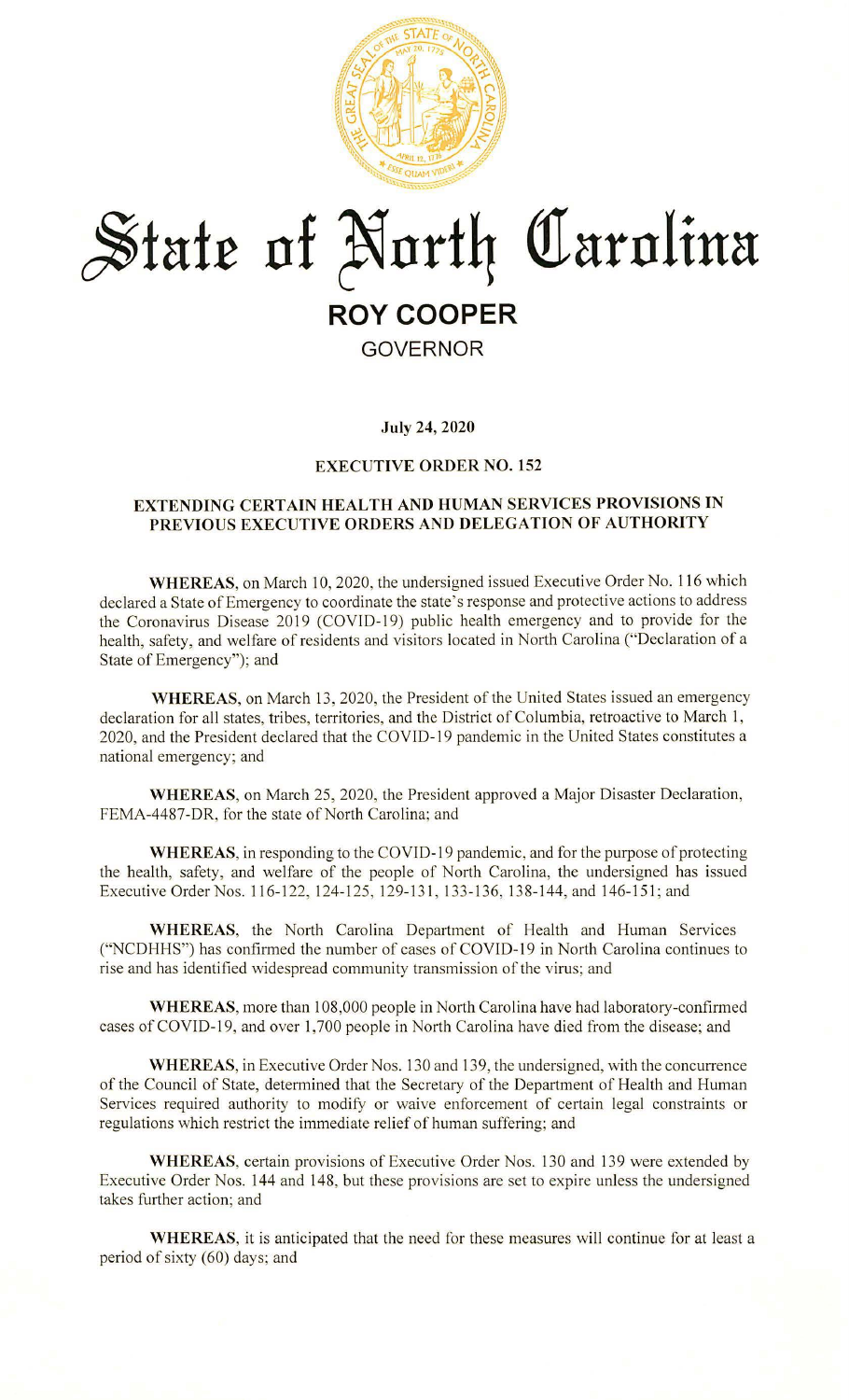**WHEREAS,** since the declaration of a state of emergency in Executive Order No. 116, North Carolina has accumulated increased personal protective equipment ('"PPE") for health care workers and first responders, developed health care protocols and procedures for the treatment of COVID-19, and adopted personal recommendations to promote social distancing and reduce transmission of COVID-19; and

**WHEREAS,** in response to outbreaks of COVID-19 in long term care facilities, the undersigned ordered effective March 25, 2020 that long term care facilities restrict all visitors and non-essential health care personnel to compassionate care situations, and this restriction remains in effect for skilled nursing facilities and combination homes; and

**WHEREAS,** the Secretary of the Department of Health and Human Services has been working closely with long term care facility industry leaders, advocates, and families to continue efforts to mitigate the spread of COVID-19, and has the expertise to determine necessary restrictions and requirements for long term care facilities to provide safe environments of care for staff and residents; and

**WHEREAS,** Executive Order No. 116 invoked the Emergency Management Act, and authorizes the undersigned to exercise the powers and duties set forth therein to direct and aid in the response to, recovery from, and mitigation against emergencies; and

**WHEREAS, pursuant to N.C. Gen. Stat. § 166A-19.10(b)(2), the undersigned may make,** amend, or rescind necessary orders, rules, and regulations within the limits of the authority conferred upon the Governor in the Emergency Management Act; and

**WHEREAS,** N.C. Gen. Stat. § 166A-19.10(b)(3) authorizes and empowers the undersigned to delegate any Gubernatorial vested authority under the Emergency Management Act and to provide for the subdelegation of any authority; and

**WHEREAS,** N.C. Gen. Stat.§ 166A-19.10(b)(4) gives the undersigned the authority to "'cooperate and coordinate" with the President of the United States, and the orders and authorizations below cooperate and coordinate with Centers for Medicare and Medicaid Services ("CMS") and utilize the flexibility provided in CMS waiver letters; and

**WHEREAS,** pursuant to N.C. Gen. Stat. § 166A-19.10(b)(7), the undersigned is authorized and empowered to utilize the services, equipment, supplies, and facilities of departments, offices, and agencies of the state in response to the emergency; and

**WHEREAS,** pursuant to N.C. Gen. Stat. § 166A-19.30(a)(1), the undersigned may utilize all available state resources as reasonably necessary to cope with an emergency, including the transfer and direction of personnel or functions of state agencies or units thereof for the purpose of performing or facilitating emergency services; and

**WHEREAS,** pursuant to N.C. Gen. Stat. § l 66A-l 9.30(a)(2), the undersigned may take such action and give such directions to state and local law enforcement officers and agencies as may be reasonable and necessary for the purpose of securing compliance with the provisions of the Emergency Management Act and with the orders, rules, and regulations made thereunder; and

**WHEREAS,** pursuant to N.C. Gen. Stat.§ 166A-19.30(b)(4), the undersigned, with the concurrence of the Council of State, may waive a provision of any regulation or ordinance of a state agency or political subdivision which restricts the immediate relief of human suffering; and

**WHEREAS,** pursuant to N.C. Gen. Stat.§ 166A-19.30(b)(5), the undersigned, with the concurrence of the Council of State, may perform and exercise such other functions, powers, and duties as are necessary to promote and secure the safety and protection of the civilian population; and

**WHEREAS,** pursuant to N.C. Gen. Stat.  $\S$  166A-19.30(c)(i), the undersigned has determined that local control of the emergency is insuflicient to assure adequate protection for lives and property of North Carolinians because not all local authorities have enacted such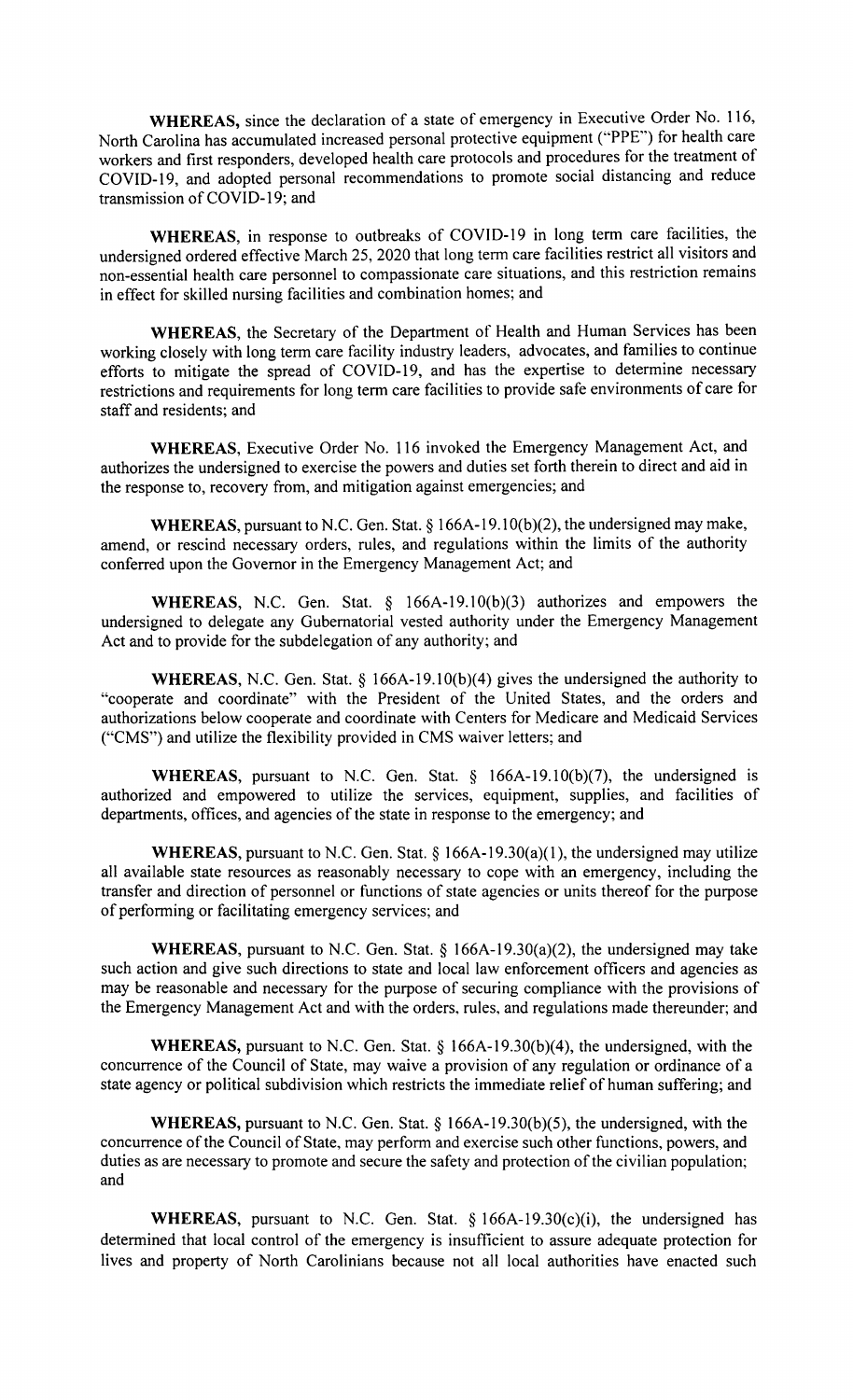appropriate ordinances or issued such appropriate declarations restricting the operation of businesses and limiting person-to-person contact, thus needed control cannot be imposed locally; and

**WHEREAS,** pursuant to N.C. Gen. Stat. § 166A-19.30(c)(ii), the undersigned has determined that local control of the emergency is insufficient to assure adequate protection for lives and property of North Carolinians because some but not all local authorities have taken implementing steps under such ordinances or declarations, if enacted or declared, in order to effectuate control over the emergency that has arisen; and

**WHEREAS,** pursuant to N.C. Gen. Stat. § 166A-19.30(c)(iii), the undersigned has determined that local control of the emergency is insufficient to assure adequate protection for lives and property of North Carolinians because the area in which the emergency exists spreads across local jurisdictional boundaries and the legal control measures of the jurisdictions are conflicting or uncoordinated to the extent that efforts to protect life and property are, or unquestionably will be, severely hampered; and

**WHEREAS,** pursuant to N.C. Gen. Stat. § 166A-19.30(c)(iv), the undersigned has determined that local control of the emergency is insufficient to assure adequate protection of lives and property of North Carolinians because the scale of the emergency is so great that it exceeds the capability of local authorities to cope with it; and

**WHEREAS,** N.C. Gen. Stat.§ 166A-19.30(c) in conjunction with N.C. Gen. Stat.§ 166A-19.31 (b)(1) authorizes the undersigned to prohibit and restrict the movement of people in public places; and

**WHEREAS,** N.C. Gen. Stat.§ 166A-19.30(c) in conjunction with N.C. Gen. Stat.§ 166A- $19.31(b)(2)$  authorizes the undersigned to prohibit and restrict the operation of offices, business establishments, and other places to and from which people may travel or at which they may congregate; and

**WHEREAS,** N.C. Gen. Stat.§ 166A-19.30(c) in conjunction with N.C. Gen. Stat.§ 166Al 9.3 l(b)(5) authorizes the undersigned to prohibit and restrict other activities or conditions, the control of which may be reasonably necessary to maintain order and protect lives or property during a state of emergency; and

**WHEREAS,** the undersigned has sought and obtained concurrence from the Council of State consistent with the Governor's emergency powers authority in N.C. Gen. Stat. § [166A-19.30](https://166A-19.30); and

**WHEREAS,** all the authority granted by this Executive Order is intended to be temporary, and the waivers and modifications of enforcement set out in this Executive Order are intended to extend only through the period where they are needed to address the COVID-19 pandemic.

**NOW, THEREFORE,** by the authority vested in me as Governor by the Constitution and the laws of the State of North Carolina, IT IS ORDERED:

# **Section 1. Extension.**

For the reasons and pursuant to the authority set forth above and in Executive Order Nos. 130, 139, 144, and 148, and to meet the goal of providing human services during the COVID-19 pandemic, the undersigned orders as follows:

## A. **Executive Order No. 144.**

Executive Order No. 144 is modified to be in effect until September 22, 2020. Section 6(A) of Executive Order No. 130, which was extended by Executive Order No. 144, shall be in effect until that date.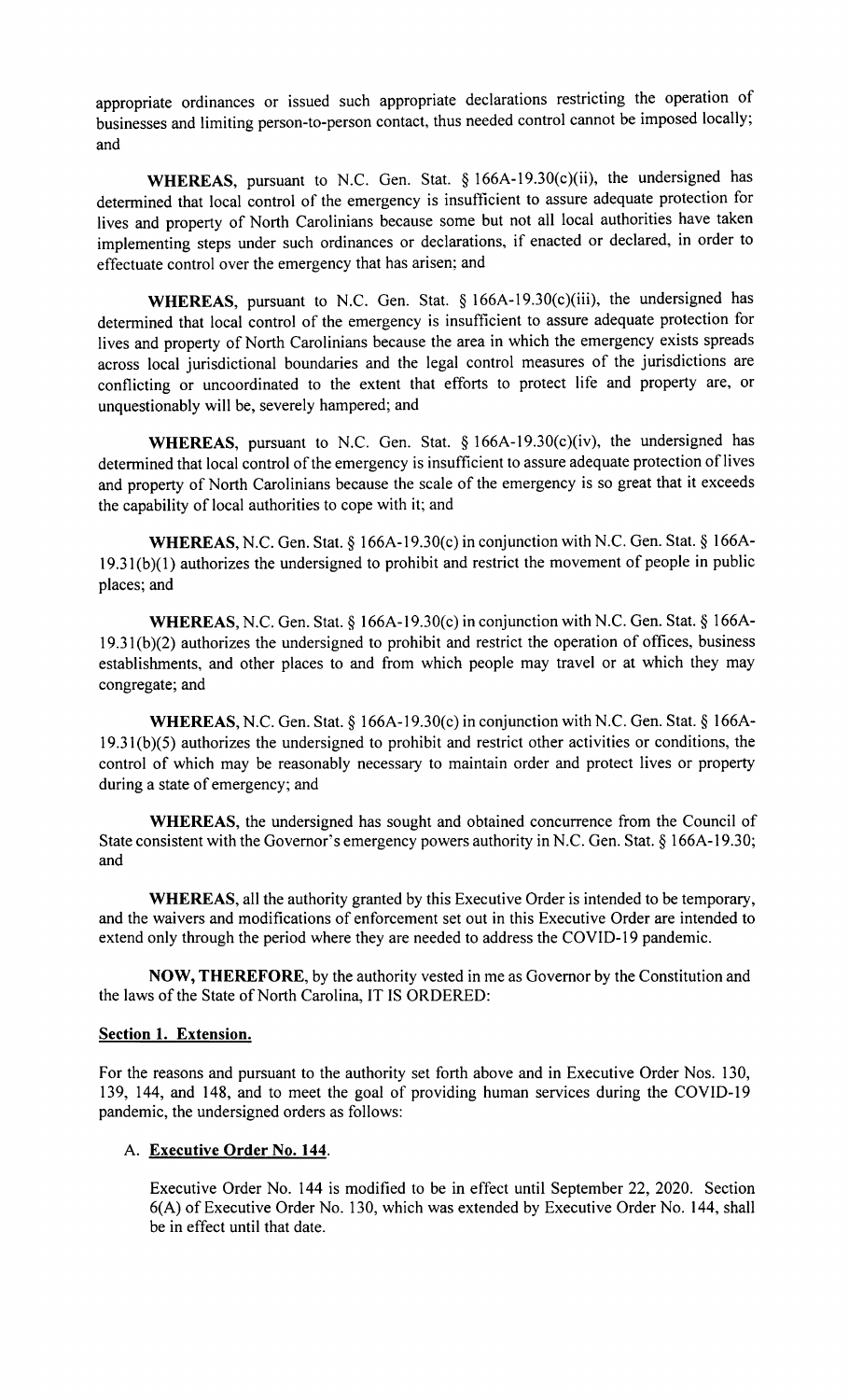# B. **Executive Order No. 148.**

- 1. The last sentence of Section  $1(A)(2)$  of Executive Order No. 148 is modified to read, '"Subsections A-B and E-H of Section 2 of Executive Order No. 130 are extended in effect until September 22, 2020."
- 2. Section  $1(A)(4)$  of Executive Order No. 148 is modified to read as follows:

'"The remaining provisions of Executive Order No. 130 are extended in effect until September 22, 2020. Unless otherwise expressly stated in another Executive Order, Section  $1(B)(1)$  of Executive Order No. 130 shall remain in effect for thirty (30) days following the termination of the State of Emergency, and the relief from permit expiration dates provided in Section  $(4)(A)(1)$  of Executive Order No. 130 shall remain in effect following the termination of the remainder of this Executive Order."

- 3. Section  $1(B)(3)$  of Executive Order No. 148 is modified to read, "Section 4 of Executive Order No. 139 is extended and will remain in effect until September 22, 2020 unless modified or rescinded by another applicable Executive Order." The modification to Section l(B)(3) of Executive Order No. 148 is retroactive to July 17, 2020.
- 4. The first sentence of Section l(B)(4) of Executive Order No. 148 is modified to read, ''Executive Order No. 139 is extended and will remain in effect until September 22, 2020."
- 5. Section 2 of Executive Order No. 139 is modified to be effective throughout the duration of the State of Emergency. Unless otherwise ordered, waivers granted under Section 2 of Executive Order No. 139 shall remain in effect thirty (30) days following the termination of this State of Emergency to allow facilities time to return to their prior status.
- 6. Executive Order No. 148 is extended in effect, as modified, until September 22, 2020.

# C. **Temporary nature of this Section.**

- 1. Waivers and modifications under authority of this Section are temporary and shall be effective as set forth in this Executive Order.
- 2. The undersigned delegates to the Secretary of the Department of Health and Human Services authority to reimpose any regulations, policies, or guidance that have enforcement waived or modified under this Section.

## **Section 2. Delegation of Authority on Long Term Care Facilities.**

Pursuant to N.C. Gen. Stat. § 166A-19.10(b)(3), the undersigned delegates to the Secretary of the Department of Health and Human Services the authority under N.C. Gen. Stat. § 166A-19.30(c), in conjunction with N.C. Gen. Stat. § [166A-19.31](https://166A-19.31)(b)(1),(2), and (5), to prohibit and restrict activities and operations of long term care facilities, including skilled nursing facilities, combination homes, adult care homes, mental health group homes, and intermediate care facilities for individuals with intellectual disabilities, which may be reasonably necessary to maintain order and protect lives and property during this state of emergency.

At the time the Secretary of the Department of Health and Human Services issues orders pursuant to the authority of this Section on visitation in long term care facilities, Section 10.5 of Executive Order No. 141, as added by Executive Order No. 147, is rescinded.

## **Section 3. Distribution.**

I hereby order that this Executive Order be: (I) distributed to the news media and other organizations calculated to bring its contents to the attention of the general public; (2) promptly filed with the Secretary of the North Carolina Department of Public Safety, the Secretary of State, and the superior court clerks in the counties to which it applies, unless the circumstances